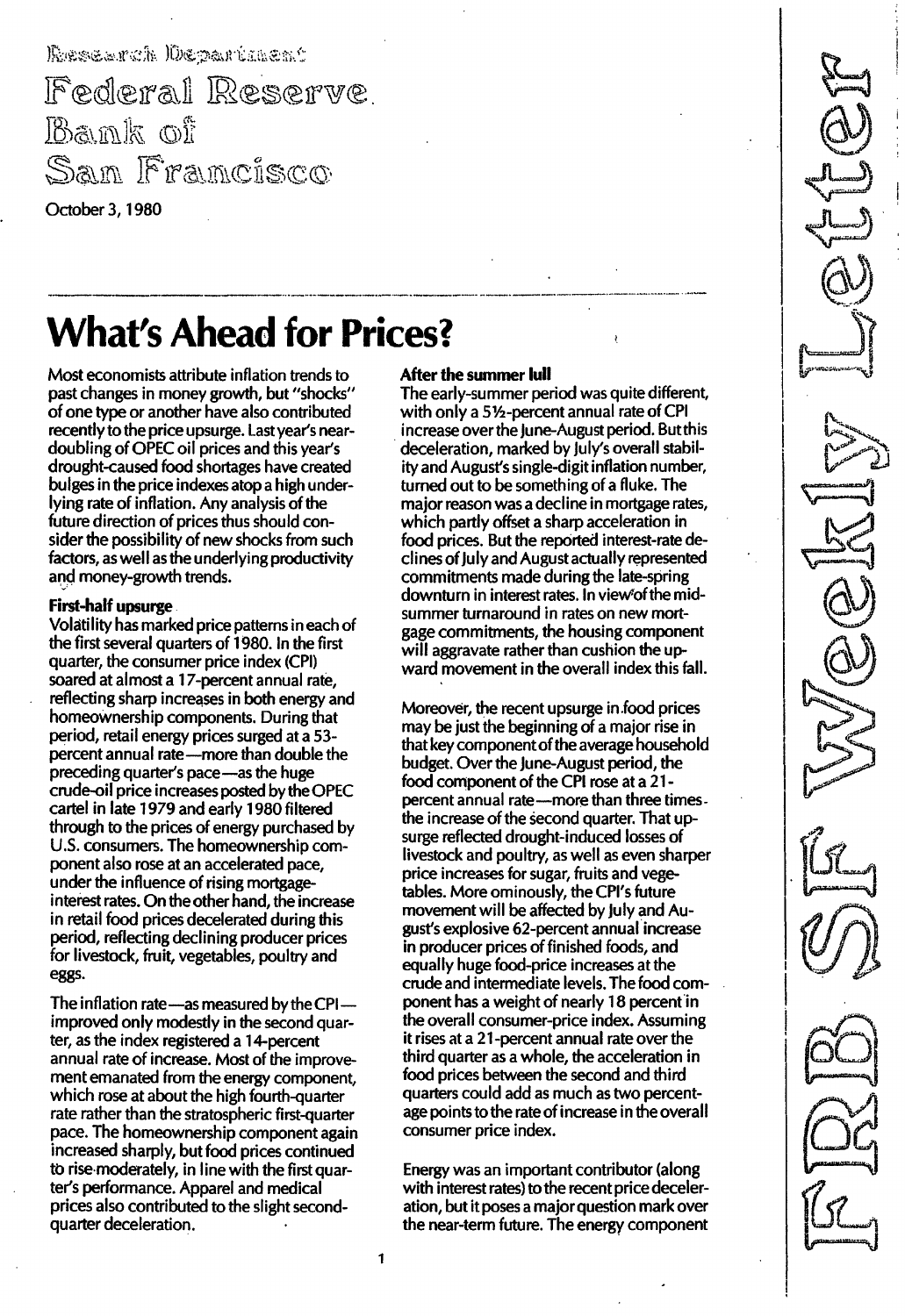Research Oepartment

# Federal Reserve Ro »ImaGl Sam Francisco

Opinions expressed in this newsletter do not necessarily reflect the views of the management of the Federal Reserve Bank of San Francisco, nor of the Board of Governors of the Federal Reserve System.

of the CPI rose atonly a 3-percent annual rate over the June-August period, compared with a 33-percent rate of increase in the preceding six-month period—reflecting a recessioncaused falloff in demand and consequently a massive buildup of oil inventories throughout the world. The Iran-Iraq conflict raises a dark cloud over the energy outlook, but no one yet knows when (or if) the effects of that conflict will outweigh the effects of a worldwide oil glut.

The energy situation requires a closer look. Some analysts believe the Middle East conflict will contribute to only a brief spurt in energy prices, with the resumption of a moderate price pace later this year. They maintain that spot prices for crude oil and refined products will rise briefly, in such key markets as Rotterdam, due to the initial fear of possible shortages. That movement will provide support for the current structure of OPEC contract prices, including the recent \$2-perbarrel increase posted by Saudi Arabia. But spot prices should stabilize thereafter as basic supply-demand factors come into play.

This analysis reflects the fact that worldwide crude-oil inventories reached a monumental 6 billion barrels before the conflict. At that level, it would take a prolonged cutoff of the 4 million barrels/day of Iranian-Iraqi exports to make a dent in the inventory. Moreover, that impact could be mitigated by the decision of other OPEC members to rescind a planned 10-percent production cutback decided upon before the outbreak of the war.

But this scenario is based on the assumption that the Middle East conflict doesn't spread beyond the Iranian-Iraqi borders. A far more serious situation could arise if the Strait of Hormuz were closed. More than one-third of the non-Communist world's crude-oil supply moves through that 24-mile-wide waterway.

During the fourth quarter, meanwhile, the rate of increase in food prices should moderate somewhat as the effects of the drought subside. Prices of all items other than food

and energy could be expected to decelerate if the recession continues, reflecting a low rate of capacity utilization in manufacturing. Yet during the fourth quarter, the consumerinflation rate appears likely to move into double-digit territory again after the recent softness, due to the present accelerated rate of increase in food prices and homeownership costs. It may even approach the 1 4 percent rate of the spring quarter.

#### After the recession

Many analysts, on the basis of past cyclical productivity behavior, anticipate a weakening of price pressures when the economy moves into the recovery period. The CPI rose at more than an 8V2-percent rate at the recession trough in the first quarter of 1 975, but five quarters later it rose at only a 3 V2-percent rate (see chart). A moderation of food and energy prices accounted for some of that deceleration, but the remainder of the index showed similar moderation, reflecting a strong improvement in unit labor costs. In the first quarter of 1976, private nonfarm output per worker-hour rose at a 7-percent annual rate, and compensation per hour at a 9 percent rate. Consequently, unit labor costs rose at only a 2-percent annual rate in that period.

Productivity growth may be slower in the early stages of the forthcoming recovery than it was during the 1 975-76 recovery period, in view of the widespread expectation of slow growth in business activity over the period ahead. But if productivity growth reaches an annual rate of (say) 3 percent, and compensation reaches a rate of (say) 10 percent, then labor costs should rise at about a 7-percent rate four quarters into the recovery period. A movement of that type would cut the laborcost increase in half from the second-quarter 1 980 figure-but unfortunately, itwould also represent a much higher increase than was recorded in the early-recovery period of any previous business cycle.

That 7 -percent projected rise in unit labor costs could represent a proxy for the underly-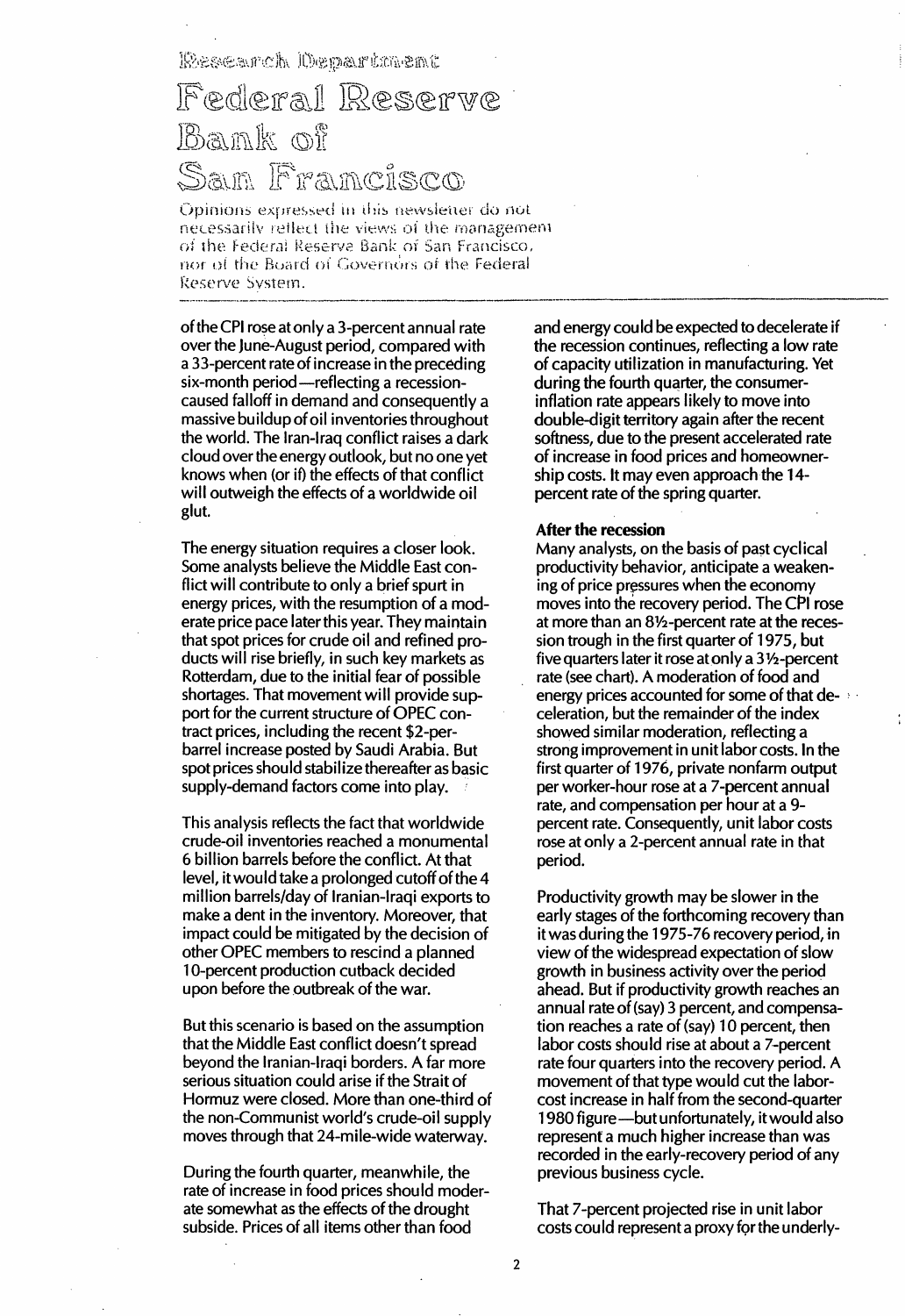ing rate of inflation in the 1981 economythe increase apart from food and energy "shock" pressures on the price index. But those shock effects could add several percentage points to the underlying trend next year. Retail food prices could rise as much as 14 or 15 percent during 1981—several points above even the high 1980 rate-as supplies of livestock and food-and-feed crops fall somewhat below year-earlier levels. The energy situation remains a question mark, depending upon whether the production and export cutoffs resulting from the Middle East

conflict seriously erode the heavy inventories of crude existing throughout the world. If that happens, the energy component of the CPI could rise at a faster rate than in 1 980. On balance, despite major shock effects, the overall price trend could improve in 1981 just as it did in the last business recovery. Still, that would leave the inflation rate at a higher level than it reached at the comparable stage of any previous recovery.

Yvonne levy



\*Percent change from previous quarter at annual rate.